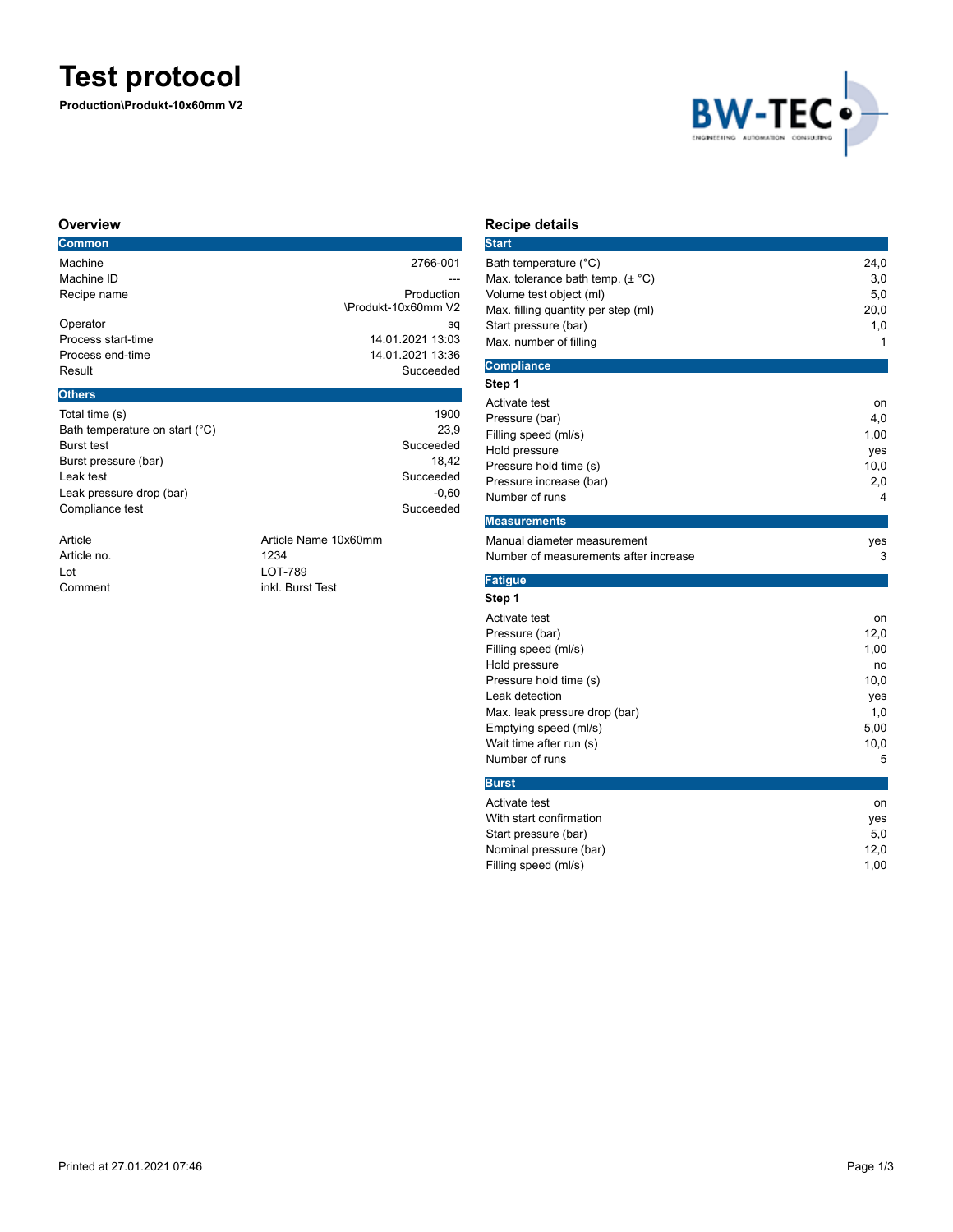#### **Compliance test**

| Phase (step, run, measurement point) | Pressure (bar) | Diameter (mm) |
|--------------------------------------|----------------|---------------|
| Pressure increase 1, 1, distal       | 3.97           | 10,008        |
| Pressure increase 1, 1, middle       | 3,97           | 10,005        |
| Pressure increase 1, 1, proximal     | 3,98           | 9,857         |
| Pressure increase 1, 2, distal       | 5,97           | 10,455        |
| Pressure increase 1, 2, middle       | 5,97           | 10.478        |
| Pressure increase 1, 2, proximal     | 5,97           | 10,172        |
| Pressure increase 1, 3, distal       | 7,96           | 10,635        |
| Pressure increase 1, 3, middle       | 7,95           | 10.642        |
| Pressure increase 1, 3, proximal     | 7,95           | 10.420        |
| Pressure increase 1, 4, distal       | 9.95           | 10.813        |
| Pressure increase 1, 4, middle       | 9,93           | 10,886        |
| Pressure increase 1, 4, proximal     | 9,96           | 10.535        |



### **Fatigue test**

Leak test succeeded. Leak pressure drop: -0,60 bar



#### **Burst test**

Burst test succeeded. Burst pressure: 18,42 bar